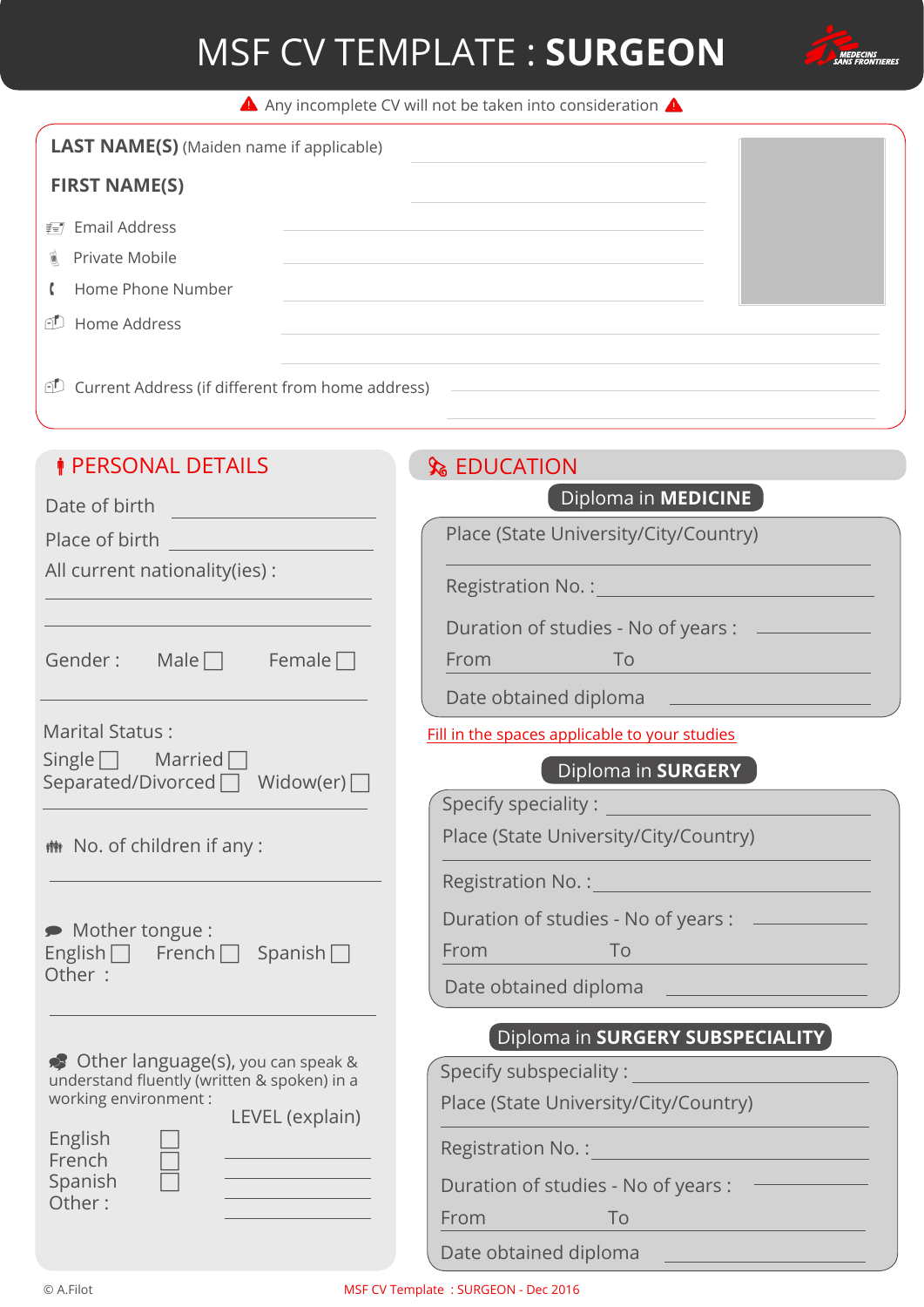

| Board of surgery or subspeciality (if any) |             | Fellow of College of Surgeon (if any)     |  |      |  |
|--------------------------------------------|-------------|-------------------------------------------|--|------|--|
| Name of examining Board                    | Year passed | Name of College<br><b>Registration No</b> |  | Year |  |
|                                            |             |                                           |  |      |  |
|                                            |             |                                           |  |      |  |
|                                            |             |                                           |  |      |  |
|                                            |             |                                           |  |      |  |

### $\bigvee_{\mathcal{C}}$  PROFESSIONAL EXPERIENCE

Employment History Summary including CURRENT employment Please complete with most recent post first and give a brief description of your role

| Date (start-end) | Position | Type of activity | City/Country |
|------------------|----------|------------------|--------------|
|                  |          |                  |              |
|                  |          |                  |              |
|                  |          |                  |              |
|                  |          |                  |              |
|                  |          |                  |              |
|                  |          |                  |              |

#### OTHER PROFESSIONAL EXPERIENCE (MEDICAL OR NON-MEDICAL)

| Date (start-end) | Position | Type of activity | City/Country |
|------------------|----------|------------------|--------------|
|                  |          |                  |              |
|                  |          |                  |              |
|                  |          |                  |              |
|                  |          |                  |              |
|                  |          |                  |              |
|                  |          |                  |              |

#### OTHER MEDICAL TRAINING

(nursing education, public health, tropical disease, ATLS, including war surgery, tropical surgery, surgery in austere environment, DSTC etc.)

| Date (start-end) | Position | Type of activity | City/Country |
|------------------|----------|------------------|--------------|
|                  |          |                  |              |
|                  |          |                  |              |
|                  |          |                  |              |
|                  |          |                  |              |
|                  |          |                  |              |
|                  |          |                  |              |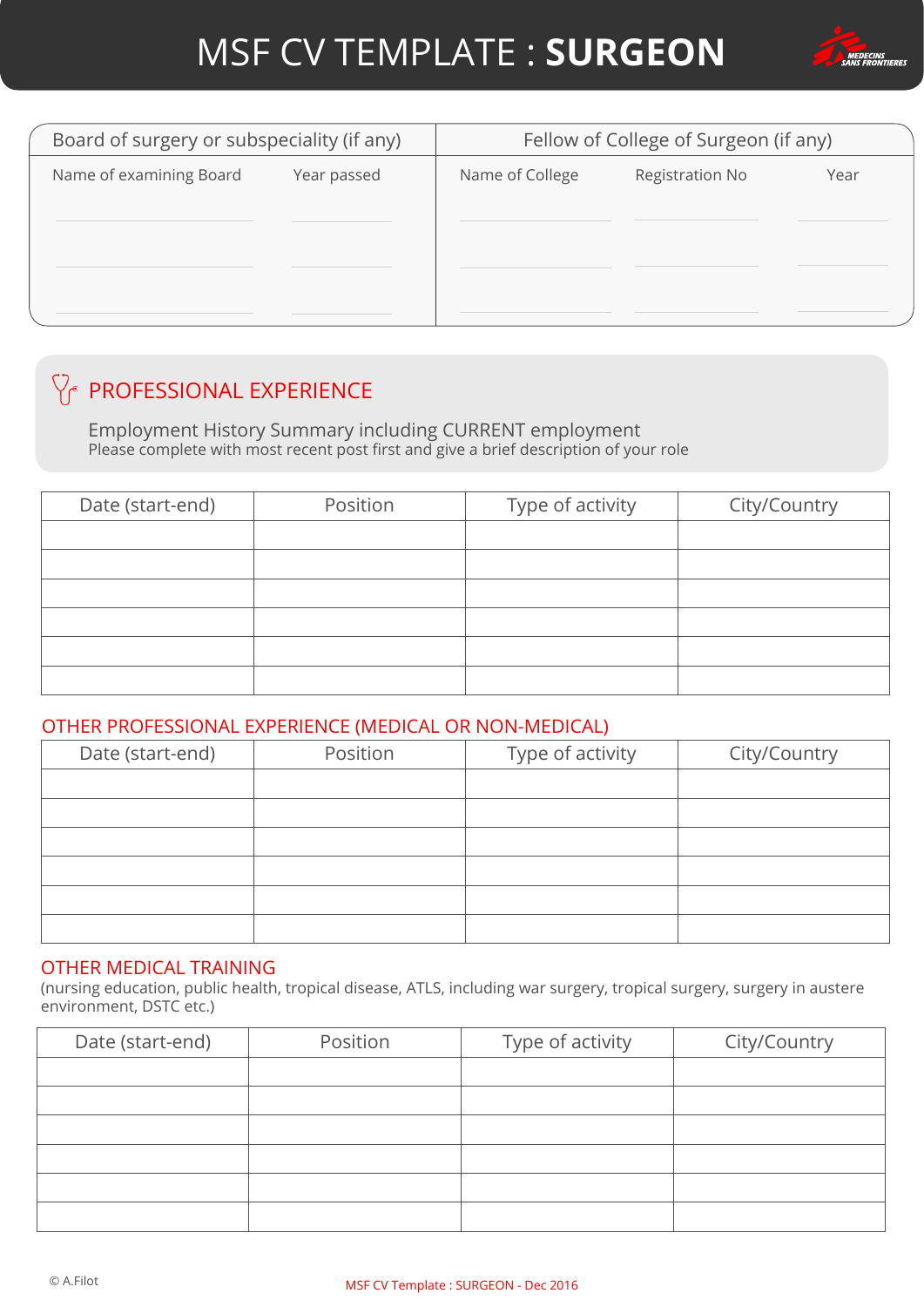



### $\circled{S}$  SELF ASSESSMENT SKILLS

 $\Box$  I certify that the given information is complete, correct and true

SIGNATURE : DATE :

| <b>CATEGORY</b>     | <b>PROCEDURE</b>                                                       | No/<br>year/<br>last 5<br>years | Earlier<br>experience<br>per year | Year last<br>performed | Can PERFORM<br>independently<br>(X if yes) | Can<br><b>TEACH</b><br>others<br>(X if yes) |
|---------------------|------------------------------------------------------------------------|---------------------------------|-----------------------------------|------------------------|--------------------------------------------|---------------------------------------------|
| Trauma &<br>General | 1. Management of<br>Peritonitis                                        |                                 |                                   |                        |                                            |                                             |
| Surgery             | 2. Insertion of chest tubes                                            |                                 |                                   |                        |                                            |                                             |
| Experience          | 3. Thoracotomy                                                         |                                 |                                   |                        |                                            |                                             |
|                     | 4. Management acute ab-<br>domen, intestinal obstruc-<br>tion          |                                 |                                   |                        |                                            |                                             |
|                     | 5. Exploratory Laparotomy                                              |                                 |                                   |                        |                                            |                                             |
|                     | 6.Colostomy                                                            |                                 |                                   |                        |                                            |                                             |
|                     | 7. Closure of colostomy                                                |                                 |                                   |                        |                                            |                                             |
|                     | 8. Small bowel resection<br>anastomoses                                |                                 |                                   |                        |                                            |                                             |
|                     | 9. Large bowel resection<br>anastomoses                                |                                 |                                   |                        |                                            |                                             |
|                     | 10. Techniques for delayed<br>abdominal closure(e.g.:<br>Bogata Bag)   |                                 |                                   |                        |                                            |                                             |
|                     | 11. Esophageal surgery                                                 |                                 |                                   |                        |                                            |                                             |
|                     | 12. Gastric surgery                                                    |                                 |                                   |                        |                                            |                                             |
|                     | 13. Hepatobiliary<br>Surgery                                           |                                 |                                   |                        |                                            |                                             |
|                     | 14. Operative<br>Management of liver<br>injuries                       |                                 |                                   |                        |                                            |                                             |
|                     | 15. Splenectomy                                                        |                                 |                                   |                        |                                            |                                             |
|                     | 16. Appendectomy                                                       |                                 |                                   |                        |                                            |                                             |
|                     | 17. Abdominal wall defects<br>repair (e.g.: hernias, lapa-<br>roceles) |                                 |                                   |                        |                                            |                                             |
|                     | 18. Fasciotomy                                                         |                                 |                                   |                        |                                            |                                             |
|                     | 19. Vascular repair/vein<br>grafting                                   |                                 |                                   |                        |                                            |                                             |
|                     | 20. Vascular shunting<br>(damage control)                              |                                 |                                   |                        |                                            |                                             |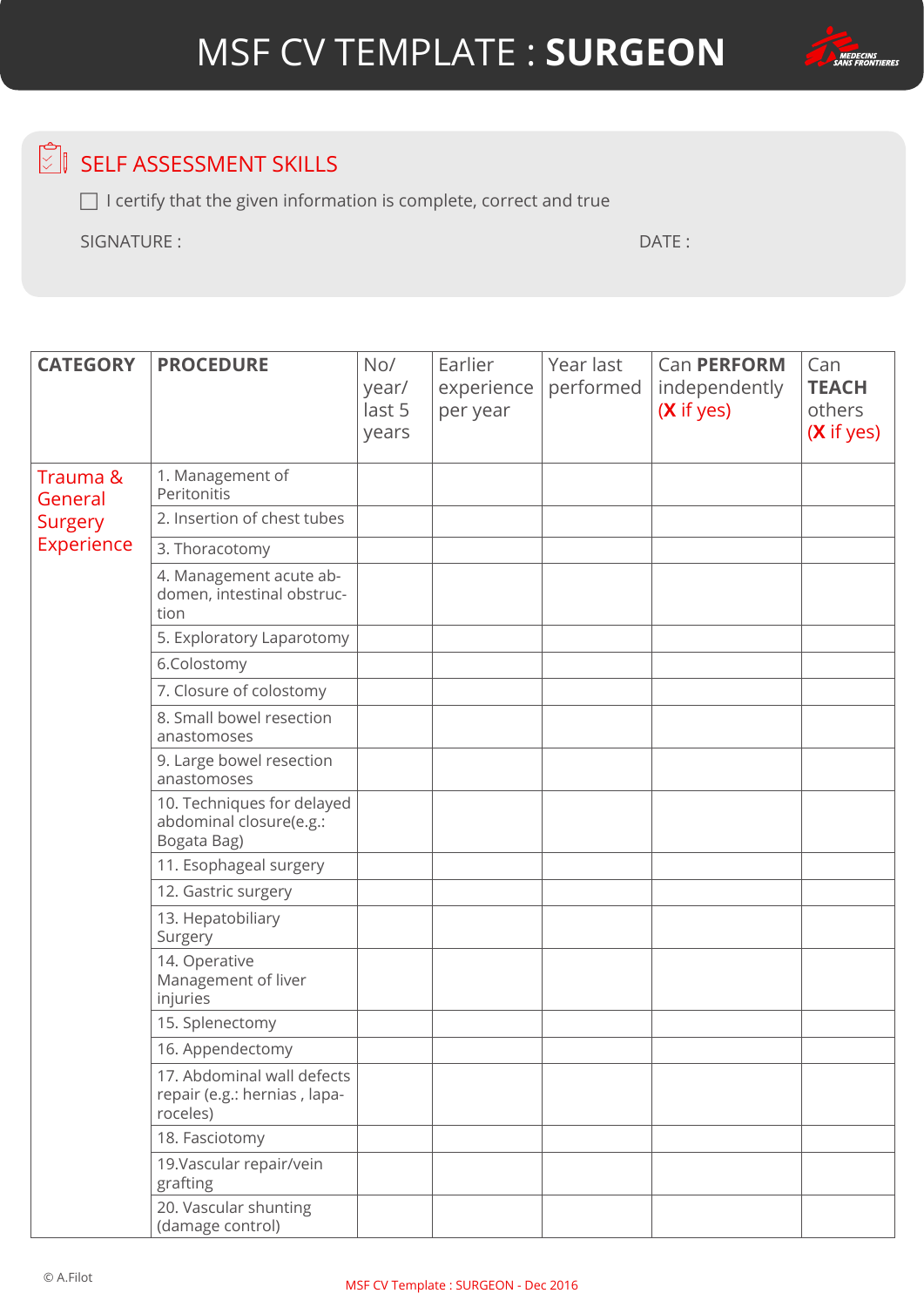

| <b>CATEGORY</b>      | <b>PROCEDURE</b>                                                                            | No/<br>year/<br>last 5 years | Earlier<br>experience<br>per year | Year last<br>performed | Can PERFORM<br>independently<br>(X if yes) | Can TEACH<br>others<br>(X if yes) |
|----------------------|---------------------------------------------------------------------------------------------|------------------------------|-----------------------------------|------------------------|--------------------------------------------|-----------------------------------|
| Neuro-<br>surgery    | 1. Debridement for open<br>skull fractures                                                  |                              |                                   |                        |                                            |                                   |
|                      | 2. Burr hole trepanation &<br>Craniotomy                                                    |                              |                                   |                        |                                            |                                   |
| Pediatric<br>Surgery | 1. Hypertrophic Pyloric<br>stenosis                                                         |                              |                                   |                        |                                            |                                   |
|                      | 2. Disorders of the<br>omphalo-mesenteric duct                                              |                              |                                   |                        |                                            |                                   |
|                      | 3. Ano-rectal congenital mal-<br>formations                                                 |                              |                                   |                        |                                            |                                   |
| <b>Urology</b>       | 1. Suprapubic cystostomy                                                                    |                              |                                   |                        |                                            |                                   |
|                      | 2. Bladder repair                                                                           |                              |                                   |                        |                                            |                                   |
|                      | 3. Nephrectomy                                                                              |                              |                                   |                        |                                            |                                   |
|                      | 4. Repair of ureter                                                                         |                              |                                   |                        |                                            |                                   |
| <b>Plastic</b>       | 1. Management of burns                                                                      |                              |                                   |                        |                                            |                                   |
| surgery              | 2. Skin grafts                                                                              |                              |                                   |                        |                                            |                                   |
|                      | 3. Burn contracture release                                                                 |                              |                                   |                        |                                            |                                   |
|                      | 4. Local flaps (muscle,<br>fasciocutaneous)                                                 |                              |                                   |                        |                                            |                                   |
| Orthopedic           | 1. Wound debridement                                                                        |                              |                                   |                        |                                            |                                   |
| experience           | 2. Traction pin placement                                                                   |                              |                                   |                        |                                            |                                   |
|                      | 3. Amputation upper<br>extremity                                                            |                              |                                   |                        |                                            |                                   |
|                      | 4. Amputation lower<br>extremity                                                            |                              |                                   |                        |                                            |                                   |
|                      | 5. External fixator placement                                                               |                              |                                   |                        |                                            |                                   |
|                      | 6. External fixator<br>manipulation                                                         |                              |                                   |                        |                                            |                                   |
|                      | 7. External fixator removal                                                                 |                              |                                   |                        |                                            |                                   |
|                      | 8. Conservative management<br>of fractures (i.e.-casting)                                   |                              |                                   |                        |                                            |                                   |
|                      | 9. Pediatric fracture casting                                                               |                              |                                   |                        |                                            |                                   |
|                      | 10. Management of complex<br>open fractures (e.g.<br>comminuted, IIIB)                      |                              |                                   |                        |                                            |                                   |
|                      | 11. Skeletal fixation by Inter-<br>nal Fixation                                             |                              |                                   |                        |                                            |                                   |
|                      | 12. Treatment of osteomy-<br>elitis                                                         |                              |                                   |                        |                                            |                                   |
|                      | 13. Treatment of tendon<br>injuries                                                         |                              |                                   |                        |                                            |                                   |
|                      | 14. Treatment of peripheral<br>nerve injury                                                 |                              |                                   |                        |                                            |                                   |
|                      | 15. Application of negative<br>pressure wound therapy<br>using (Vacuum assisted<br>closure) |                              |                                   |                        |                                            |                                   |